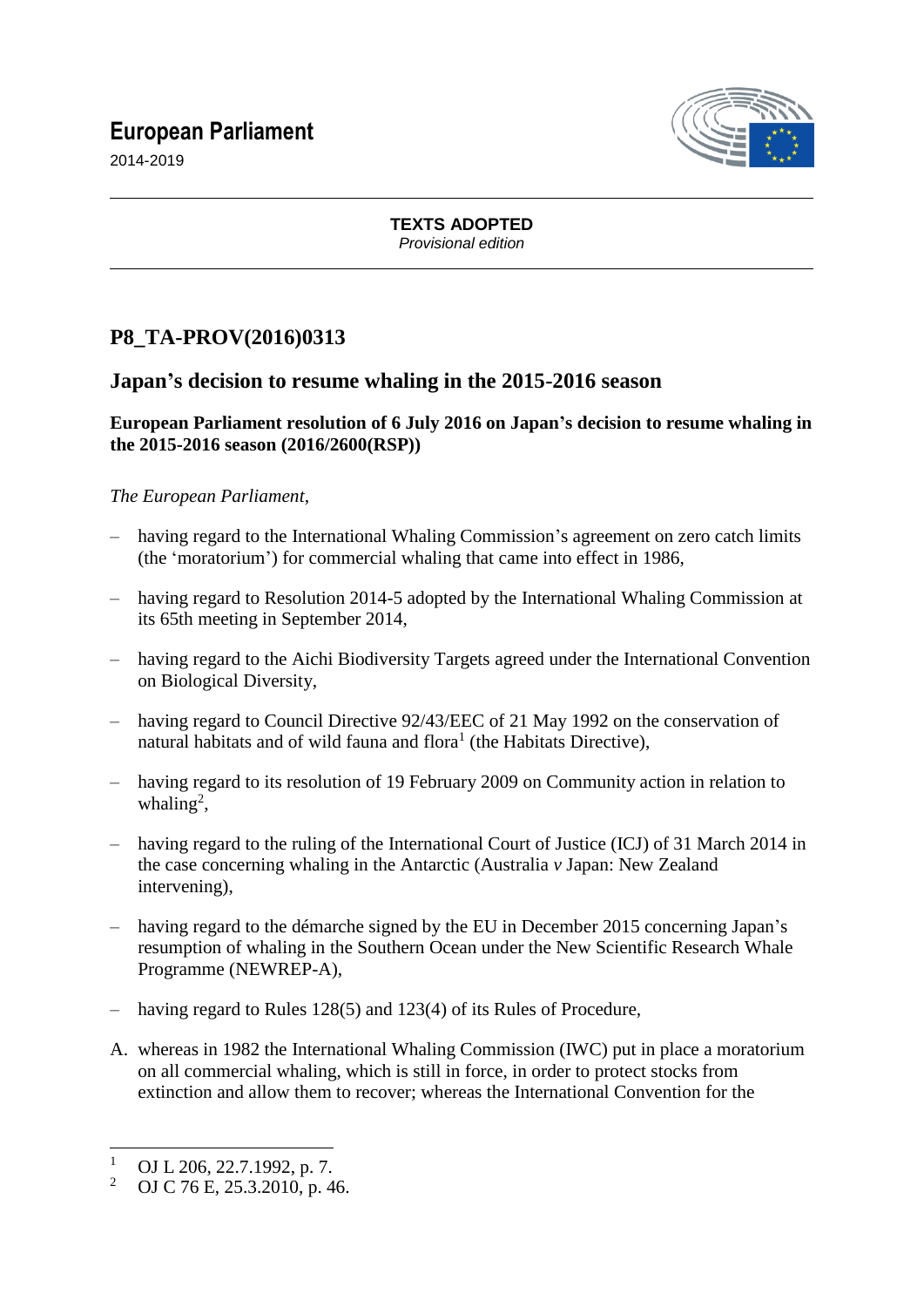Regulation of Whaling includes special provisions that allow whaling of limited amounts of animals for strictly scientific research purposes, known as 'special permit whaling';

- B. whereas, despite this moratorium, commercial whaling continues to be practised by several countries; whereas, since the introduction of the moratorium, the number of whales killed using special permit authorisation for alleged scientific research has actually increased; whereas Japan has been conducting such whaling under special permit for decades;
- C. whereas Japan, despite this international ban which came into effect in 1986, continued its whaling activities, killing over 20 000 whales<sup>1</sup> up to 2014;
- D. whereas whaling causes severe suffering to individual animals and threatens the conservation status of whale populations as a whole;
- E. whereas all species of great whales are listed in Appendix I to the Convention on International Trade in Endangered Species of Wild Fauna and Flora (CITES);
- F. whereas, in its judgment of 31 March 2014, the ICJ ordered the halting of Japan's annual hunt of whales, based on its JARPA II programme, because there was a 'lack of scientific merit' and the permits it issued were not conducted for scientific research as Japan claimed;
- G. whereas scientific permits allow whale meat to be sold or given away while scientific needs can be met with perfectly innocuous alternatives; whereas DNA sampling and remote monitoring give scientists the opportunity to learn about whales and collect samples without killing them;
- H. whereas, in October 2015, Japan deposited a declaration with the UN recognising the jurisdiction of the ICJ but with an exception for any dispute arising out of, concerning or relating to research on, or conservation, management, or exploitation of, living resources of the sea, effectively ruling out future challenges in the ICJ to their special permit whaling programme;
- I. whereas in November 2015 the Japanese Fisheries Agency notified the IWC that it would resume whaling under the New Scientific Research Whale Programme (NEWREP-A);
- J. whereas Japan has, for many years, been engaged in the commercial trade of whale meat and products, despite the fact that they are listed in Appendix I to the CITES;
- K. whereas the expert panel of scientists of the IWC that considered and reviewed NEWREP-A concluded that the proposal did not demonstrate the need for lethal sampling to achieve the stated objectives;
- L. whereas the primary objective must be the protection of biodiversity, including the conservation of species; whereas the EU Habitats Directive defining the Community position with respect to whales (and dolphins) does not allow the resumption of commercial whaling in respect of any stock of whales in EU waters;
- M. whereas the EU and its Member States have criticised Japan for resuming activities and for not paying sufficient regard to the guidance found in the 2014 ICJ opinion; whereas in

 $\overline{a}$ 1 <https://iwc.int/total-catches>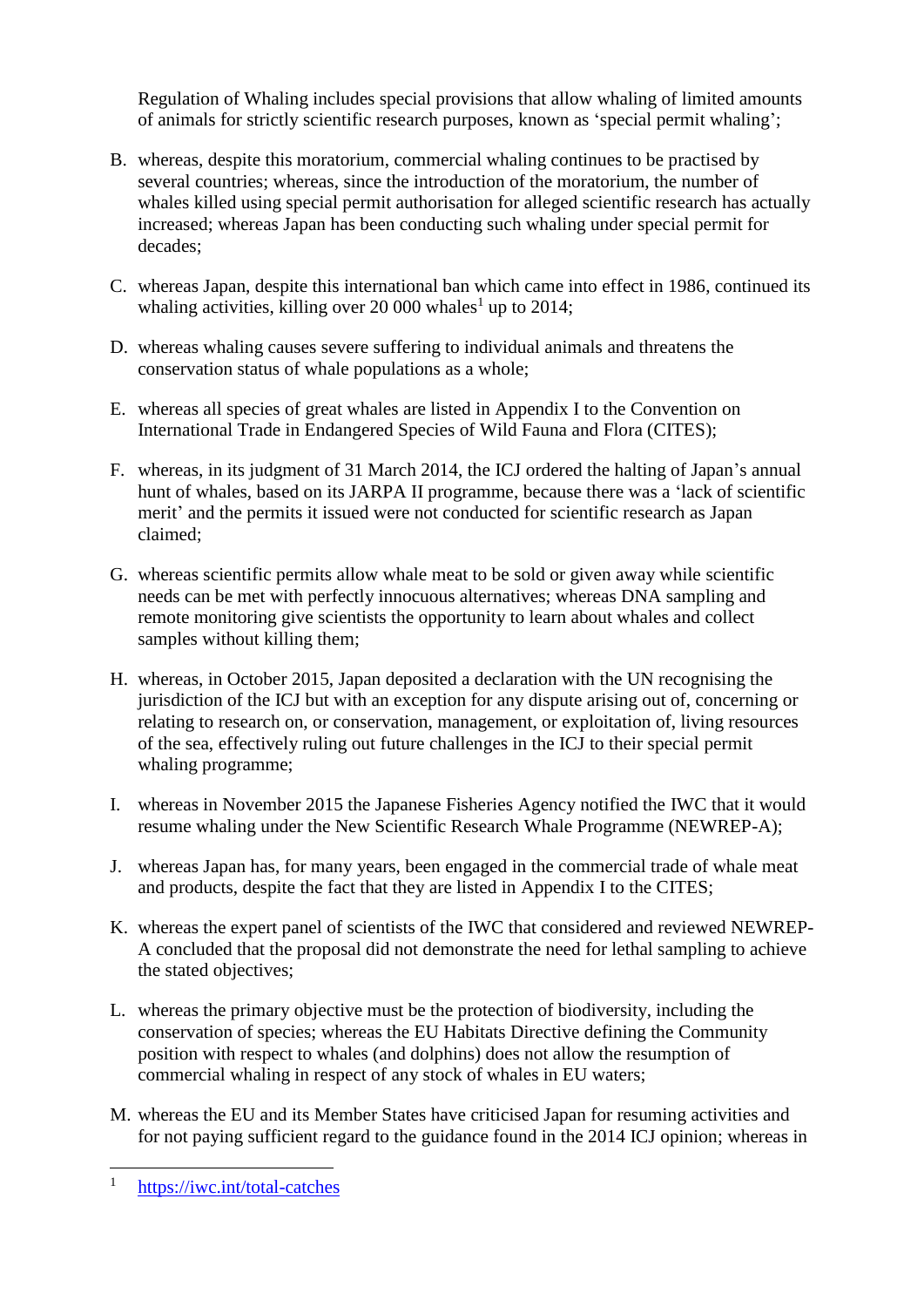December 2015 they joined New Zealand in a démarche vis-à-vis the Government of Japan;

- N. whereas Japan is a strategic partner of the EU and the bilateral relationship is founded on shared values, including a firm belief in effective multilateralism and a rules-based international order;
- O. whereas the EU is currently engaged in negotiations with Japan for a Strategic Partnership Agreement and a free trade agreement;
- 1. Calls on Japan to stop its whaling activities and to abide by the conclusions of the IWC;
- 2. Strongly supports the maintenance of the global moratorium on commercial whaling and a ban on international commercial trade in whale products; urges the end of unjustified 'scientific whaling' and supports the designation of substantial regions of ocean and seas as sanctuaries in which all whaling is indefinitely prohibited;
- 3. Is strongly concerned that the decision to resume whaling under the new NEWREP-A programme allowed the killing of 333 minke whales, including 200 pregnant females, in the Antarctic Ocean during the 2015-2016 season, and that Japan intends to hunt a total of nearly 4 000 whales over the 12-year period as a whole;
- 4. Deplores that, by resuming whaling, Japan is clearly ignoring the ruling of the ICJ; considers that the hunts are thus in breach of IWC standards and of international law and undermine the protection of biodiversity and marine ecosystems; emphasises that genuine scientific research does not require the large-scale and regular killing of whales;
- 5. Welcomes the EU's participation in the démarche with a view to conveying to Japan its serious concerns; calls on the Commission, the European External Action Service (EEAS) and the Council to urge Japan to commit to its international obligations regarding the protection of marine mammals;
- 6. Regrets that Japan has so far not reconsidered its decision in spite of the diplomatic démarche and widespread international protests; urges the EU and its Member States to do their utmost to resolve the issue through political dialogue and through the IWC;
- 7. Calls on the Commission, the EEAS and the Member States to continuously engage with Japan on the issue of alleged scientific whaling with a view to abolishing the practice, using bilateral and multilateral channels;
- 8. Endorses IWC Resolution 2014-5, according to which no further whaling permit should be granted without prior international review, including by the IWC Scientific Committee; urges the IWC to incorporate the ICJ's ruling into its working practices and to adapt its rules accordingly; highlights the need to act as a matter of urgency to strengthen the IWC in this respect and calls on the Member States to press for the necessary decisions at the next IWC meeting in October;
- 9. Urges the Council and Commission, when drafting an updated EU common position on whaling after the 66th IWC meeting in October 2016, to take an approach that is at least as precautionary as the present common position (Council Decision establishing the position to be adopted on behalf of the European Union, in relation to matters falling within its competence, at the next three meetings of the International Whaling Commission – 2011/0221(NLE));